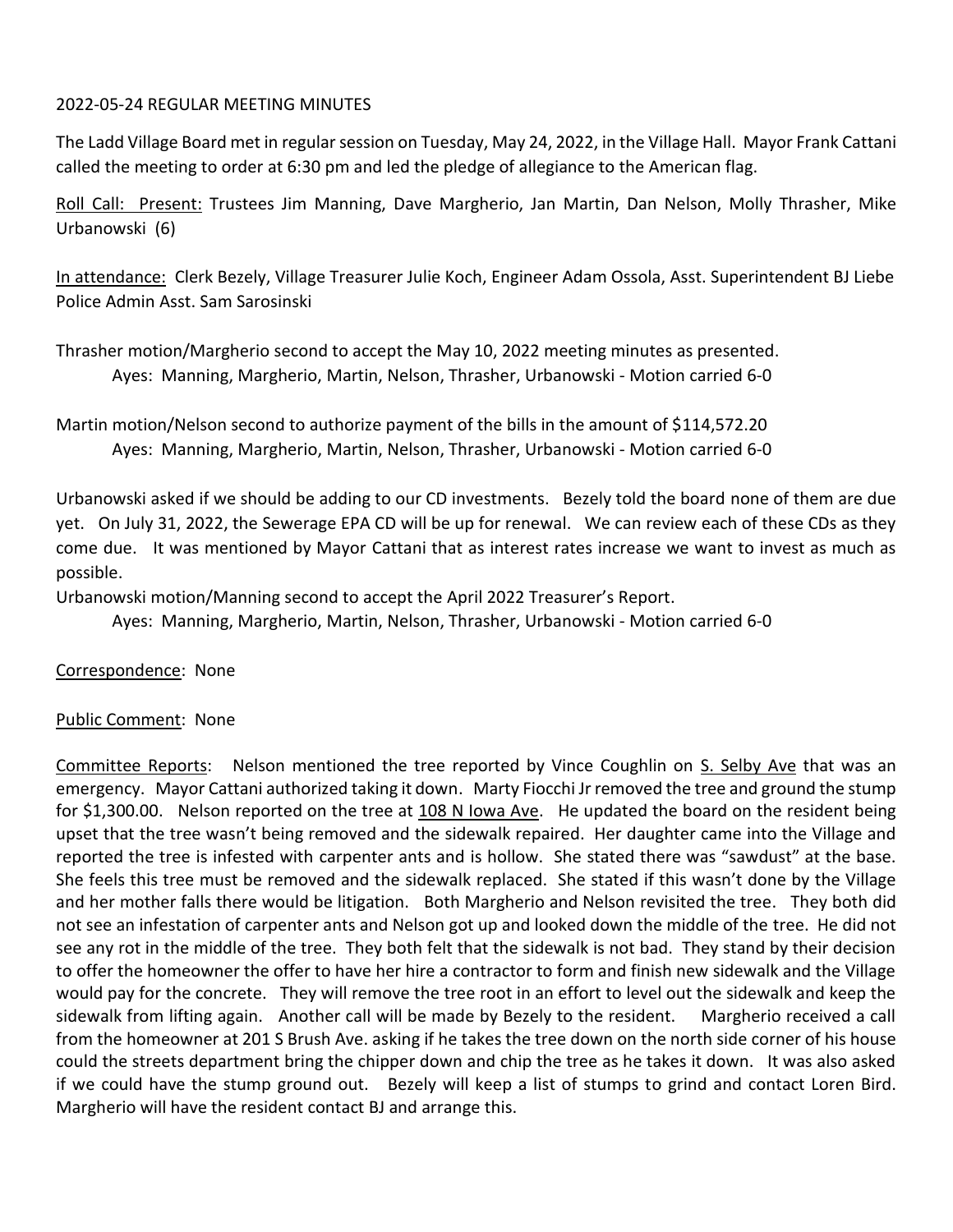# 5-24-2022 Continued

Music in the Park: Mayor Cattani announced Music in the Park Friday, May 27<sup>th</sup>. The Fire Department will be cooking hamburgers and hotdogs and he encouraged anyone that can make it to attend.

Engineer's Report: Ossola informed the board that regarding the Water Main Project, he has not seen any protests or heard of any protest paperwork being received. IL EPA is working on pushing the Superior bid through. \$150,000 DCEO Sidewalk Grant for Main Ave: Mayor Cattani asked Ossola if they could set up a time to walk through Main Avenue to look at sidewalks and determine which ones to replace. Nelson, Urbanowski, and Cattani plan to attend. Margherio mentioned concrete prices are going up. Everyone understood. Bezely will contact Ossola with a date. The sooner we get this determined and moving forward the better.

Superintendent's Report: BJ Liebe was present due to Doug being off on workman's comp. Liebe told the board the WWTP pump panel was struck by lightning. We are awaiting a quote for a new panel from Complete Industrial since the old panel is obsolete. Mayor Cattani asked if this was an insurance issue. Liebe stated as long as the insurance company decides to cover the whole new panel. Bezely updated the board that IMLRMA cut a check to the Village for the amount of the Elmore Electric Repair less our \$500.00 deductible. Nelson asked how the pump was running. Liebe told the board that Elmore got the pump up and running but had to change out several relays, etc. There have been a few instances of the starters tripping out. After reset, they are holding for a while. 2017 Ford F250 Pickup Tires: Two quotes were obtained for new tires and it was decided to go with A&B Garage to keep it in town.

Manning motion/Nelson second to go with A&B Garage for 4 new tires on the 2017 Ford F250 Public Works Department Pickup for \$1,055.68

Ayes: Manning, Margherio, Martin, Nelson, Thrasher, Urbanowski - Motion carried 6-0

Police Chief: Administrative Assistant Sam Sarosinski read updates from Police Chief Jacob Frund who was at a baseball game. The Flock Cameras should be installed soon. Jay Knauf allowed access for the camera to be installed on his family property. Jay was happy to help by allowing the Village to place this camera on their property. A JULIE dig was called in and utilities have been marked. Chief Frund got an update that the cameras in town may possibly be able to be integrated into the Flock system for tracking vehicles which would be a great upgrade if possible. Mario has begun to install and wire cameras. They are located at Main & Walnut, Casey's, and Western and Cleveland. One camera at each place can rotate 360 degrees, zoom in and out to capture license plates, etc. Cameras at the baseball park and Eastern and Cleveland are hard to install due to WiFi issues. His advice was to install these at a later time because it will cost more money to figure out how to connect the WiFi to it. Adam Conness was hired and is currently working shifts. Car show at Dick's Tap - June 3rd: A letter was distributed from the owner, Shawn Jeppson, requesting Pine Street, from Main to the alley be blocked off to allow people to safely walk around the car show which will be held across from Dick's in the empty lot. Jeppson will make sure everything is cleaned up.

Thrasher motion/Urbanowski second to approve the closure of Pine Street from Main Ave. to the Alley for Car Show at Dick's Tap.

Ayes: Manning, Margherio, Martin, Nelson, Thrasher, Urbanowski, Cattani - Motion carried 7-0

Sarosinski reported that Frund has had many compliments on the hard work the officers have been doing to ensure stopping at stop signs and controlling speeders. The ordinance violation hang tags are working very well.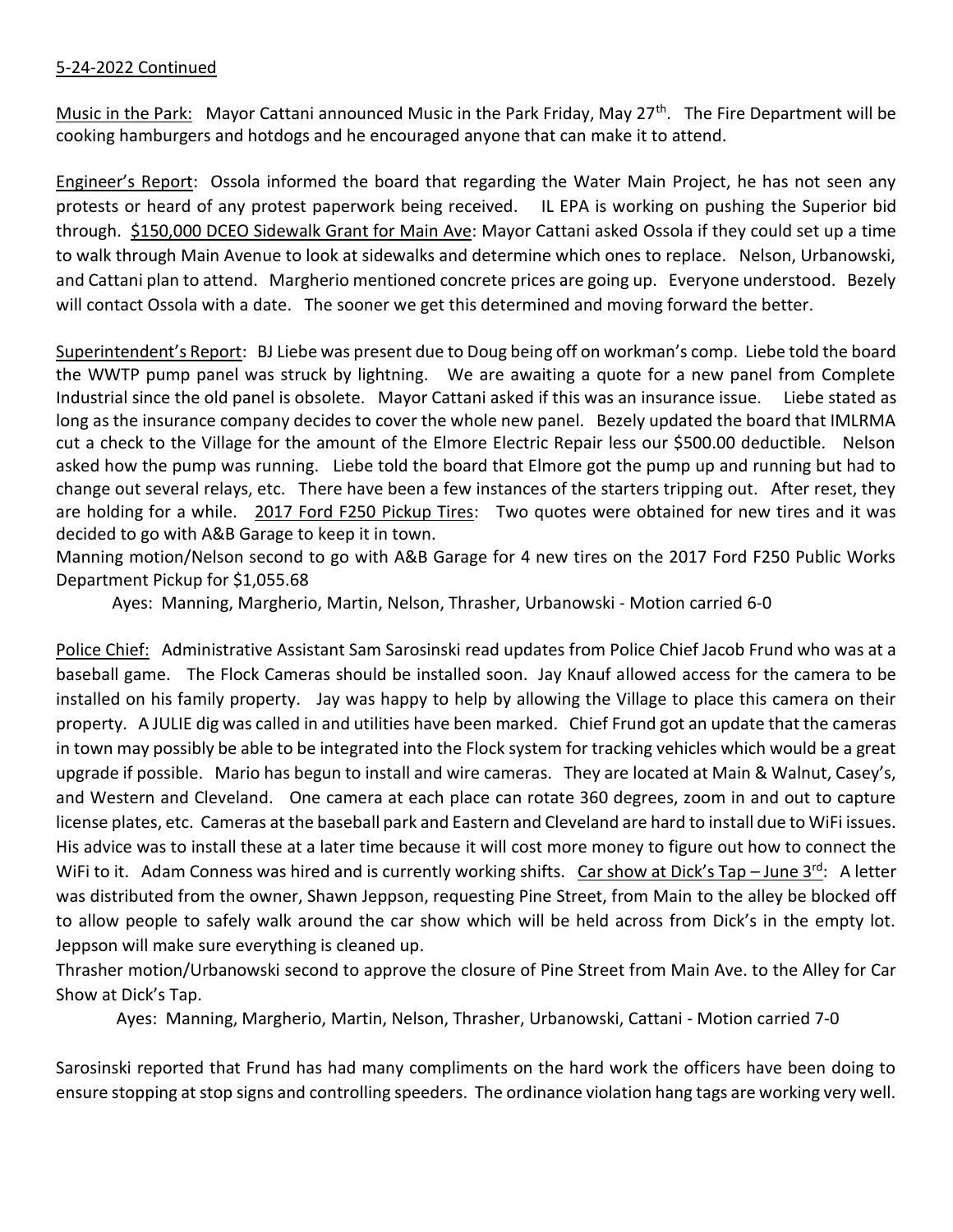## 05-24-2022 Continued

Please keep Chief Frund informed of any positive or negative feedback so he is aware. Sarosinski continues to apply for grants to apply for the Village and the Police Department which will help us grow. Sarosinski is also working hard to update ordinances in an effort to someday get our code online. Frund would like the council to know they can feel free to contact him anytime. Manning asked how weekend coverage is going. Sarosinski told him that there hasn't been an evening weekend open since Chief Frund started.

#### Building Inspector: None

#### Village Attorney: None

Unfinished Business: 336 S Main Avenue Appraisal: The appraisal was given to all board members. The board agreed to set the sale price at \$200,000.00. Bezely will contact the 3 interested parties.

Interconnection Agreement & Applications for Net Metering: Manning motion/Martin second to approve interconnection agreement and applications for net metering policy.

Ayes: Manning, Margherio, Martin, Nelson, Thrasher, Urbanowski, Cattani - Motion carried 7-0 EV Charging Stations: Bezely stated she reached out to Carbon Solutions with some of the board's concerns from the last meeting. They said they would be happy to set up a zoom meeting on a Tuesday night to speak with the board. They also said they could change the contract to whatever the board was comfortable with regarding the length of the contract. It can also be renewed. They also stated they would gladly speak with our Attorney to answer any questions or concerns the board has. Bezely gave them the address of the Community Center for a possible charging station location. This would cut down on the amount of grass to be cut and offer a location right off of Route 80 and 89 for people to utilize in the I80 Energy Corridor. Bezely asked if the board was okay with her continuing to move forward. Manning stated that Atty. Barry is going to the upcoming IMEA annual conference which is having information on EV Charging Stations and is very interested in what he learns. Manning feels it sounds pretty good to be true. Mayor Cattani stated we will look at it with caution.

New Business: UB Clerk & Deputy Clerk: Martin motion/Thrasher second to increase the Utility Billing Clerk's wage 3% to \$18.56 beginning July 1, 2022, thru June 30, 2023.

Ayes: Manning, Margherio, Martin, Nelson, Thrasher, Urbanowski, Cattani - Motion carried 7-0 Conflict of Interest: This ordinance is necessary to obtain State and Federal Grant money. Nelson motion/Martin second to Pass Ordinance on Conflict of Interest.

Ayes: Thrasher, Nelson, Manning, Martin, Margherio, Urbanowski, Cattani - Motion carried 7-0 Bucket Truck: The Village paid \$45,000.00 for our largest bucket truck and to repair the boom will cost \$50,471.72 to repair just (1) section of the cracked fiberglass. Liebe has had no luck finding a truck to rent or purchase. The only possibility Liebe has found is a truck in Virginia. They have a truck that is scheduled to return in the next 1-2 months. If they do get the truck back they would offer it to the Village of Ladd for a rental of approximately 1 year. Then after the 1-year rental, purchase may be an option. Liebe and Englehaupt have canvased the area for a truck. The only place to get one is a rental company. They are required to have them inspected annually. Liebe told the board if another incident with a semi in the bank alley happened again we could not repair it. Manning told Liebe we'll hire it done. Discussion regarding repair continued. Manning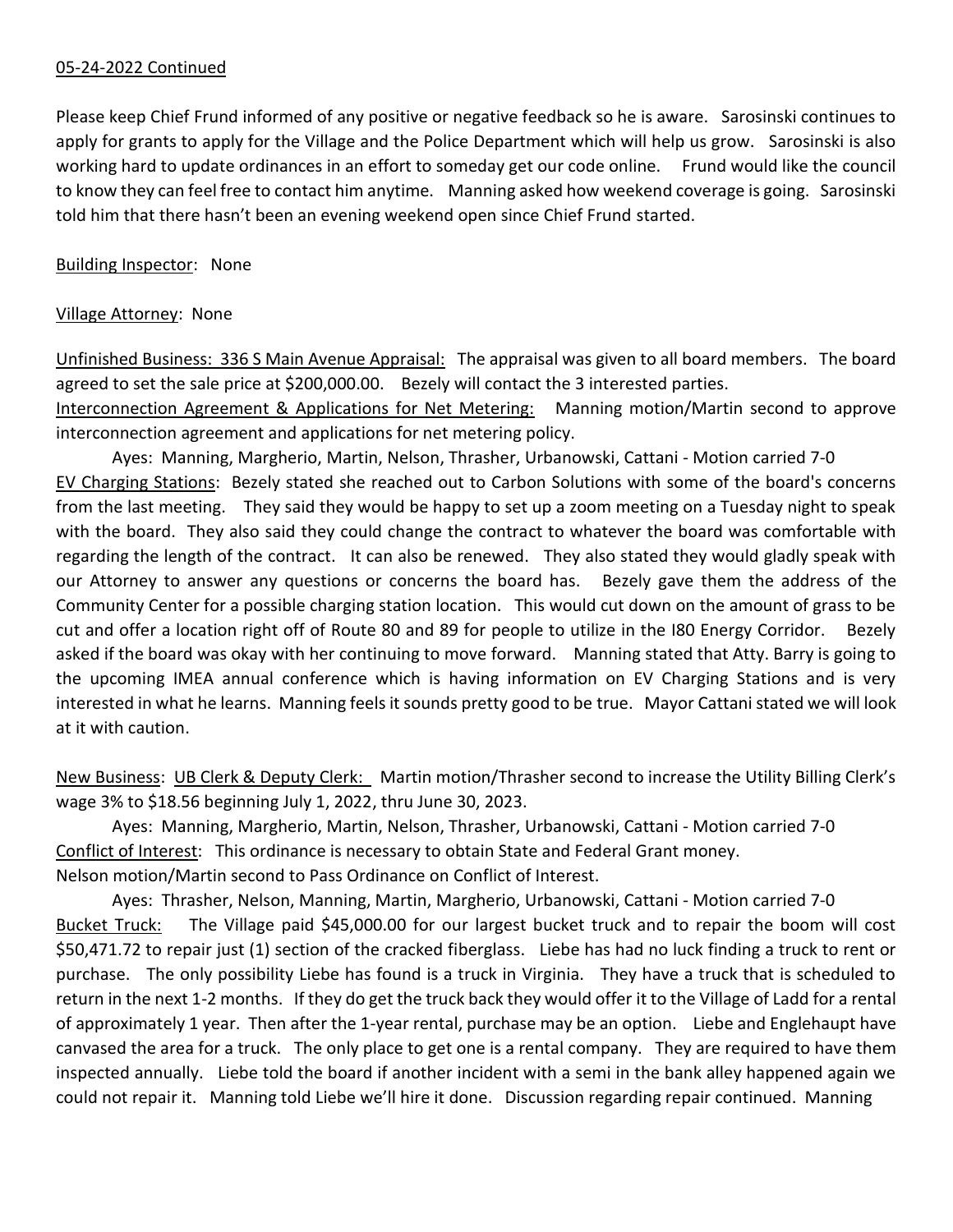# 05-24-2022 Continued

stated that lead time on parts is possibly longer. In his experience lead times are not trustable due to supply chain issues.

Summer Help: We have 2 applicants that are 18 years old. The board requested a FaceBook post to see if we can let Ladd kids know. \$13.00 per hour will be offered to 2 applicants. Ladd kids will be considered first. Mayor Cattani said that with Doug being off with his injury additional help is definitely needed. Thrasher asked about Englehaupts condition and Cattani told her once he is cleared for surgery a minimum of 12-14 weeks is likely for his recovery and that is only if all goes well. Bezely will post the positions and we will accept applications until 5/31/2022. Liebe feels that 2 summer help is enough for what they can do. Martin wondered if we need to hire another full-time person to help out. Liebe stated we definitely need to hire a full-time position now before Doug retires which will be in the next 2-5 years. Liebe feels someone with line experience is necessary with an understanding that Village workers must do many jobs within the Village.

Manning motion/Thrasher second to hire 2 summer help applicants for the Street Department and electrical department for \$13.00 per hour.

Ayes: Manning, Margherio, Martin, Nelson, Thrasher, Urbanowski, Cattani - Motion carried 7-0

Announcements: Margherio mentioned that we had a businessman requesting a grant to fix up his Main Ave. business. He stated he didn't realize most towns' business grants come from their general fund. Margherio stated that next year he feels we should look at the Video Gaming Fees being set aside for this purpose. Margherio spoke with someone from LaSalle and they told him you give businesses even \$500 and you'll see a nicer downtown. The board agreed this would be great to figure out rules and allow businesses to apply for these grants. Manning mentioned setting up rules that depend on the total cost of the business improvements being a factor in how much we award them. It was discussed that perhaps 10% of the total cost could be awarded. i.e. \$5,000.00 renovation would get them \$500.00 in grant money from the Village. Bezely asked Manning if she could direct Chad Vaini to the IMEA electric efficiency application to get money for upgrading the lighting in his Main Ave. business. Discussion ensued and it was decided that this could possibly be a benefit to Vaini. Bezely told the board she contacted the railroad about the Cleveland Street Crossing being so rough and they indicated they would look into this. Bezely explained that utility bills will once again show Electric Usage and Power Cost Adjustment as 2 separate line items. This is necessary since the software can't automatically increase or decrease the electric rate by the PCA. This has to be done by hand and leaves too much room for error. Verbal and Blake suggested reinstating both line items. Bezely told the board the Army called regarding the Tank and Pac Howitzer being deeded to the American Legion and Village of Ladd respectively. There are changes in leadership within the Army and he asked if we would like to have them deeded the opposite of what they are. They both are needing to be maintained by the Village of Ladd & American Legion and remain in Monument Quality. The Army Corps of Engineers no long paints these monuments or handles painting for monument recipients. Bezely was told that they are usually painted every 5 years. Bezely will contact the American Legion to see if they know who might be called to see if we can get them painted. Army-specific paint codes are needed to ensure they are painted exactly how they originally were. Atty. Barry stated unless the board would like to have the deeds changed he would leave them as is. He thought he remembered that the Tank had to be deeded to the American Legion because it was unable to be deeded to the Village. Bezely will contact people to see if a painter can be acquired. Bezely announced there is summer school and Heidi Templeton will continue to be crossing guard from 6-6-22 to 6-30-22. War Memorial Park was sprayed and fertilized by D&M Landscaping on May 17, 2022. BJ has time off June 4-12 for vacation. Mario has several days in June off for his sound production business due to being repeat jobs. BJ stated there